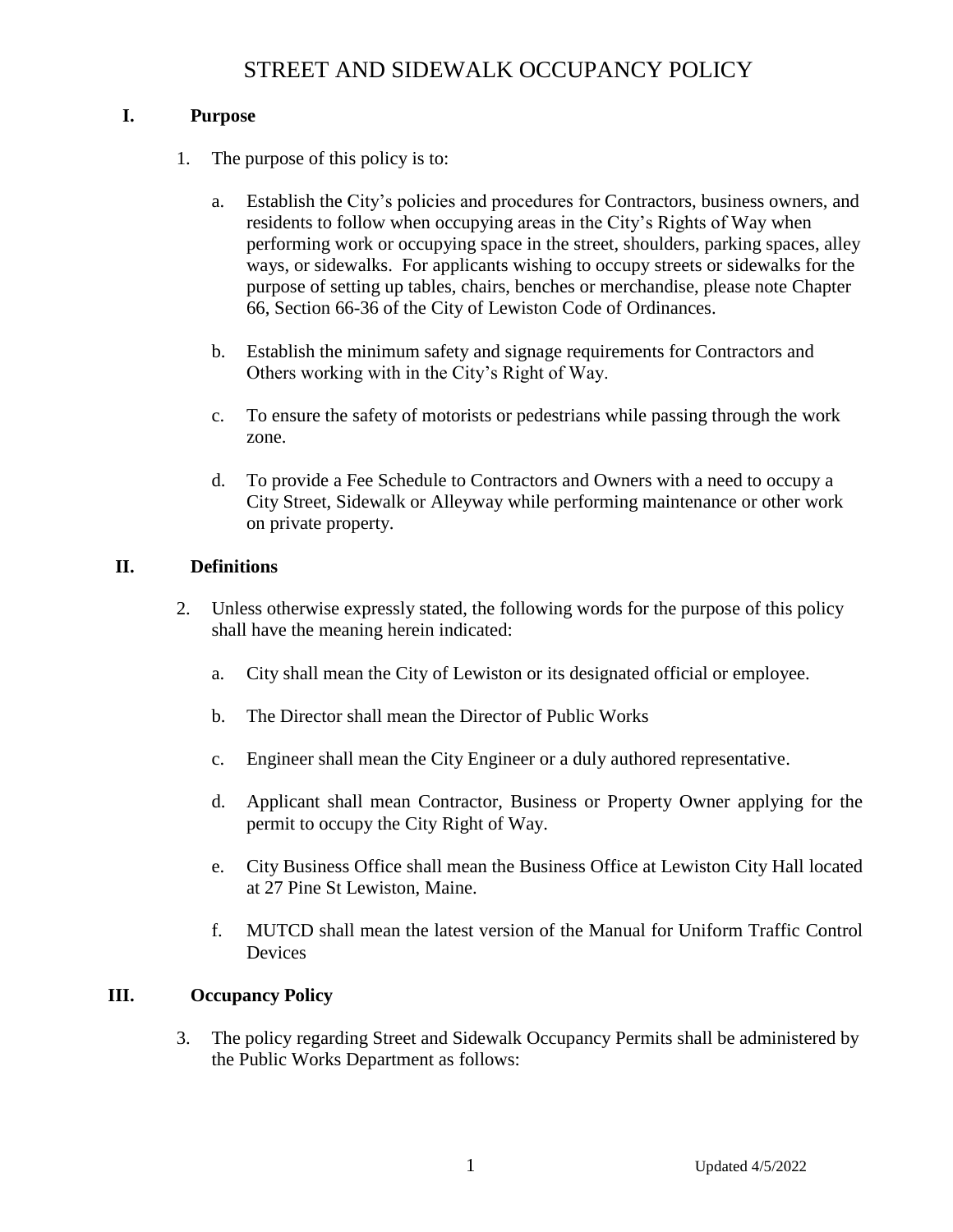- a. The Applicant shall initiate a Street or Sidewalk Occupancy request by submitting a completed Street Occupancy form (available at City Hall) to the City Business Office located at the Lewiston City Hall.
- b. The City Business Office will electronically forward the request along with any required traffic plans to the Public Works, Fire and Police Departments for approval.
- c. When the work impacts a travel lane, sidewalk, alley way or parking area or any area within the City Right of Way, the Applicant shall submit a written traffic plan to the City Business Office with the Occupancy Application. The Traffic Plan shall clearly show how traffic and pedestrians shall be routed through the work zone. The traffic plan shall include all signage, cones, barricades or other traffic control devices planned for use. All traffic control devices and the traffic plan used on the project shall comply with the most recent version of the MUTCD. Particular attention should be paid to the Americans with Disabilities Act.
- d. When obtaining an Occupancy Permit the Applicant shall furnish evidence of satisfactory insurance coverage prior to being issued the Occupancy Permit by the Business Office. Said insurance coverage shall be in force the entire period covered by the permit. The minimum acceptable coverage shall be as follows:

| <b>Bodily Injury Liability</b>   | \$500,000 | Combined Single Limit |
|----------------------------------|-----------|-----------------------|
| <b>Property Damage Liability</b> | \$100,000 | Combined Single Limit |

- e. The Applicant shall take all responsibility for the accessibility and safety of the occupied area taking all precautions to prevent injuries to persons and damage to property.
- f. All Street or Sidewalk Occupancy Permits shall be submitted to the Business Office at Lewiston City Hall a minimum of forty-eight (48) hours prior to the required start date of the project. Failure to do so may result in a refusal of permit and of a fine if area is occupied without a permit.
- g. Approved Permits to Occupy the City of Lewiston Rights of Way shall be picked up in person by the Applicant prior to the start of work.
- h. The fee schedule is located in Appendix A of this policy.
- i. The Applicant shall be current in all financial obligations to the City before any permit shall be issued.

### **IV. Street Closures**

4. If an Occupancy Request requires the closure of a city street, parking space or alley the following procedure shall apply.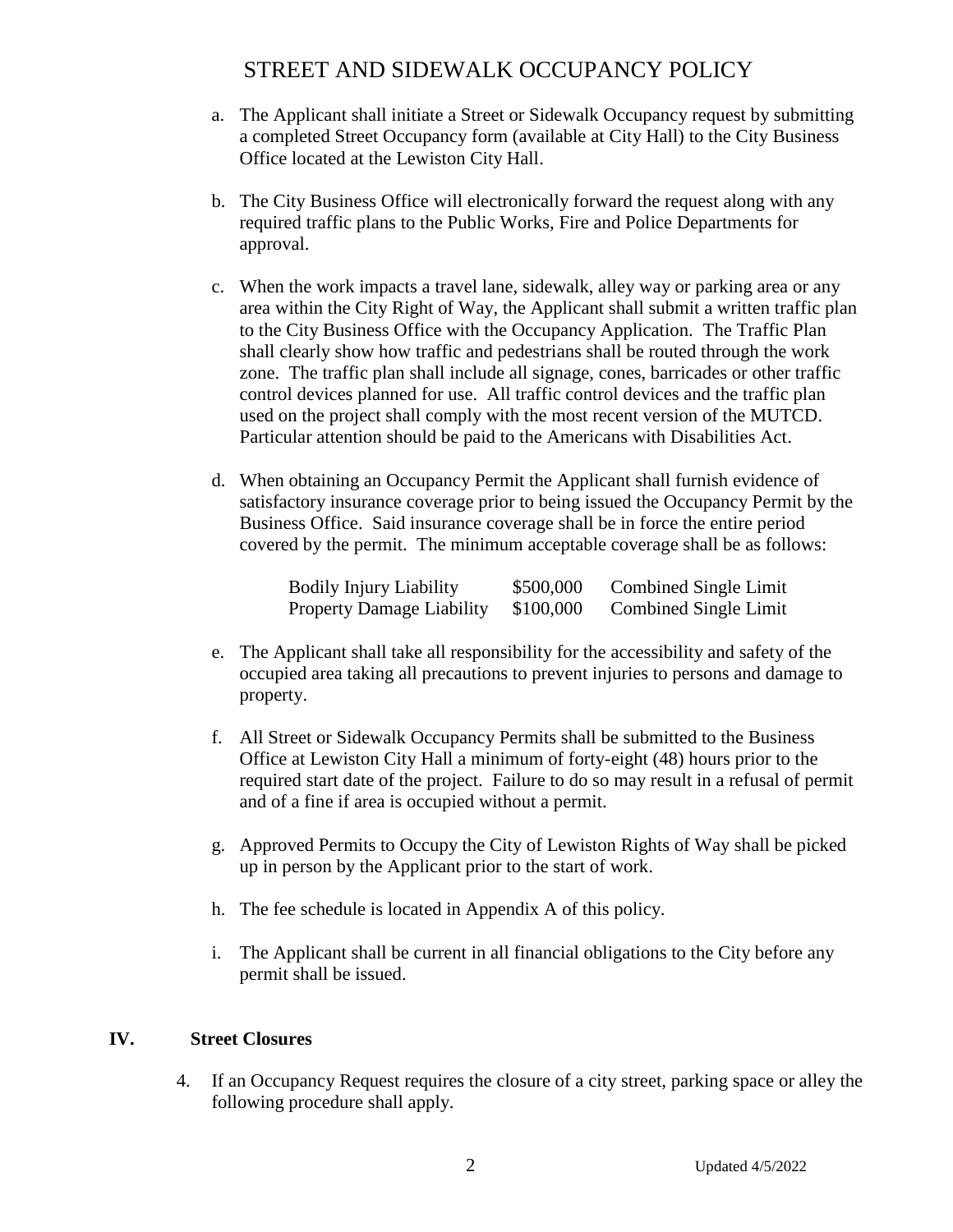- a. The Applicant shall submit the required application for approval, along with a detailed traffic control plan, complete with detailed detours, if applicable, in accordance with the current standards of the MUTCD.
- b. All Closure Permits shall be submitted to the Business Office at Lewiston City Hall a minimum of forty-eight (48) hours prior to the required start date of the project. Failure to do so may result in a refusal of permit and or fine of \$100 per day if area is occupied without a permit.
- c. All closures shall be submitted to the Business Office at City Hall, and will be distributed to Fire, Police and Public Works Departments for approval.
- d. Applicants shall be instructed by the City Business Office to call the 911 Dispatcher on the Non-Emergency number any time a street or alley is to be opened or closed.
- e. The Applicant shall be responsible for coordinating with businesses in the vicinity of this work that may be impacted by the closure or occupancy.
- f. Applicants are responsible for keeping a clean and safe work zone at all times.

## **V. Sidewalk Closures**

- 5. If an Occupancy Request requires the closure of a city sidewalk the following procedure shall apply.
	- a. The Applicant shall submit the required application for approval, along with a detailed pedestrian traffic control plan, complete with detailed detours, if applicable, in accordance with the current standards of the MUTCD.
	- b. All Sidewalk Closure Permits shall be submitted to the Business Office at Lewiston City Hall a minimum of forty-eight (48) hours prior to the required start date of the project. Failure to do so may result in a refusal of permit or fine of \$100 per day if area is occupied without a permit.
	- c. All closures shall be submitted to the Business Office at City Hall and will be distributed to Fire, Police, and Public Works for approval.
	- d. The applicant is responsible for coordinating with businesses in the vicinity of this work that may be impacted by the closure or occupancy.
	- e. Applicants are responsible for keeping a clean and safe workspace at all times.

## **VI. Protection of the Public**

6. The Applicant shall make adequate provisions for safe passage of vehicular and pedestrian traffic through the work zone.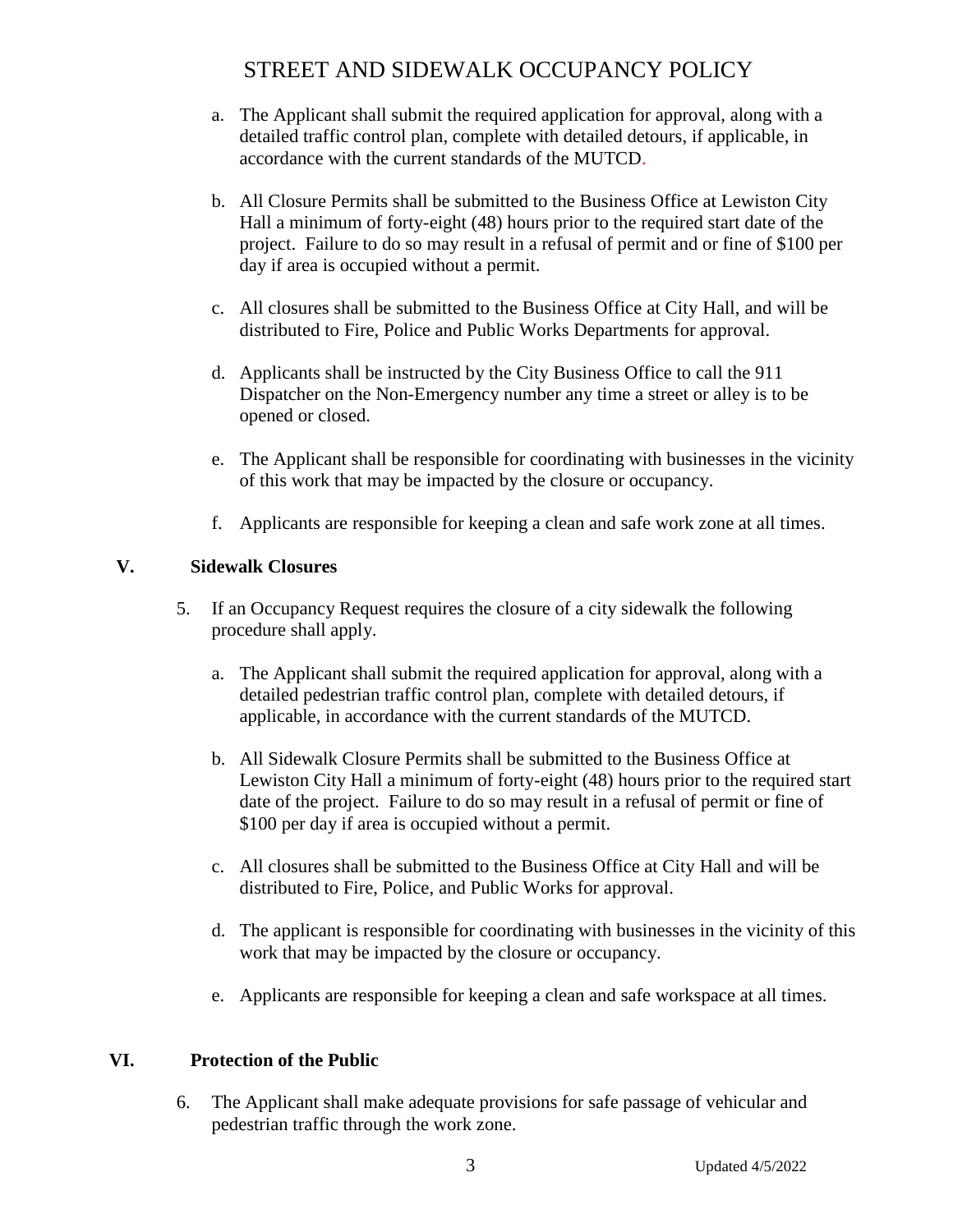- a. When the Applicant is performing work in the aerial area directly above a sidewalk, the sidewalk below shall be closed. The Applicant will also be responsible for protecting pedestrians passing through the work area in accordance with OSHA Standards.
- b. When a sidewalk is to be closed, the closure shall be at nearest street crosswalk with a tip down ramp at both approaches to the project. Pedestrians shall have access to buildings between the crosswalk and the work zone. A pedestrian traffic control plan must be a minimum of forty-eight (48) hours prior to work commencing.
- c. The Applicant shall provide signage to inform pedestrians of the closure and any potential hazards, as well as details on the detour through the work area.
- d. When working or occupying any part of the road for an extended period of time the Applicant shall provide signage in compliance with the most recent version of the MUTCD, as well as keep a minimum accessibility path of forty-eight (48") inches as required by ADA.
- e. When necessary the Applicant shall provide cones, barrels barricades, signage or other traffic control devices in compliance with the latest version of the MUTCD.
- f. The Director may require flaggers, or a Uniformed Police Officer if deemed necessary. Additionally the Director may require night work, or the work may have to be completed on the weekend. The Applicant is responsible for all extra charges associated with this requirement.
- g. Day work shall be performed between 7AM and 7PM unless prior approval has been obtained from the Director.

### **VII. Right to Revoke**

- 7. The City shall have the right to revoke any Occupancy, or Street Closure Permit for any of the following reasons:
	- a. If the Applicant is not in compliance with any Federal, State or city permit requirement.
	- b. If the Applicant is performing his or her work in an unsafe manner causing unnecessary danger to vehicles or pedestrians or if the Applicant is not following the procedures and or conditions approved by the City in his or her Application.
	- c. If the Applicant has not paid for or picked up his or her permit prior to the start of the project.
	- d. If the Closure of Occupancy is not kept in a clean and safe manner at all times.